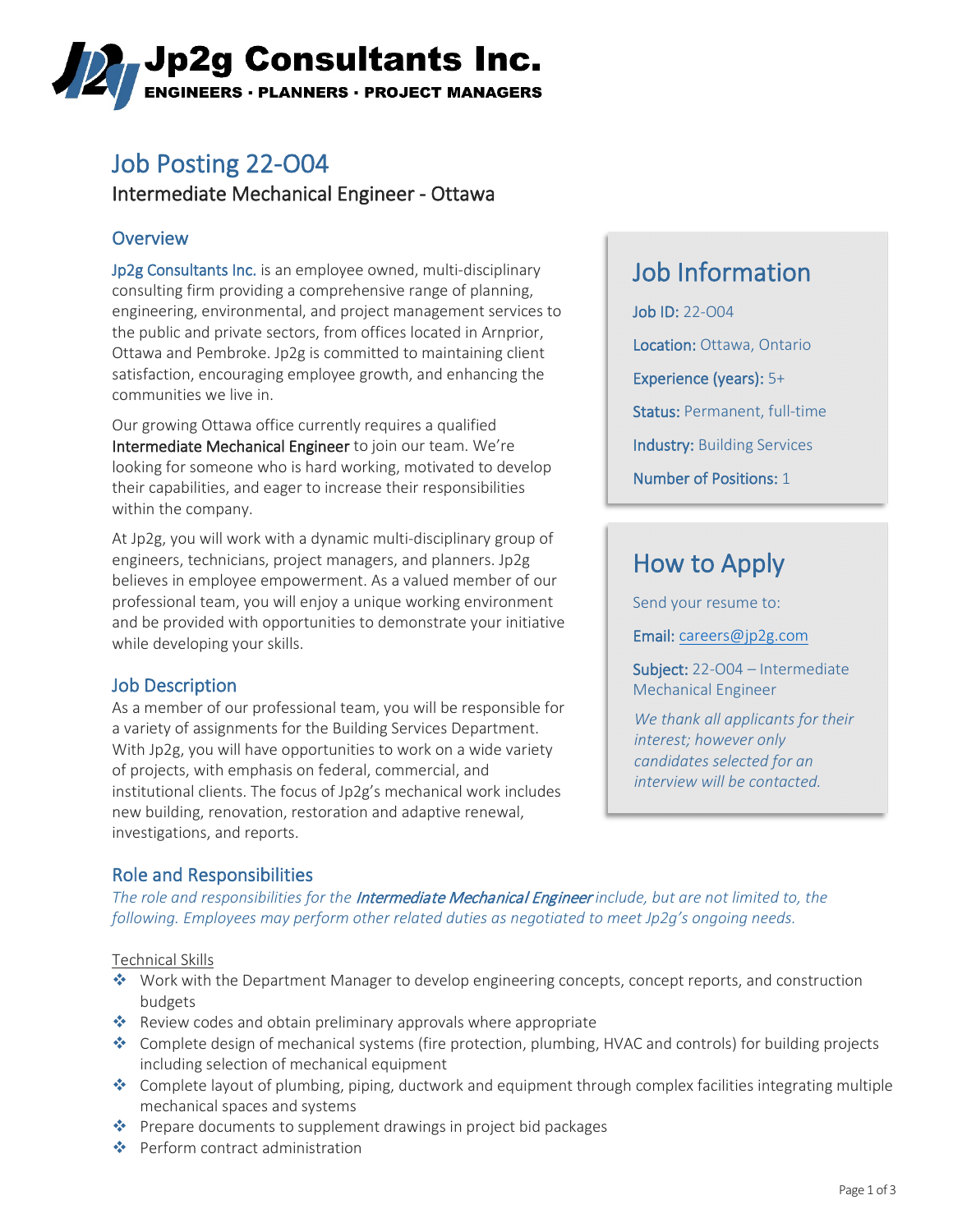## Job Posting 22-O04 Intermediate Mechanical Engineer – Ottawa



- Represent the mechanical portion of a project during the contract administration stage and carry out shop drawing reviews, prepare site instructions and CCNs, review progress draws, etc.
- ◆ Perform site inspections and prepare field observation reports
- Project Management, Quality Assurance and Teamwork
- ❖ Prepare fee proposals
- Assign and supervise delegated tasks for content and completion in assigned hours
- Coordinate mechanical systems installation requirements with other design disciplines
- **Ensure proper coordination of documents with the other design disciplines**
- ◆ Display initiative and resourcefulness in the performance of tasks
- ◆ Manage project tasks within assigned time and budget constraints
- ◆ Maintain existing business and develop new business opportunities
- $\triangleq$  Coordinate with industry, other disciplines, and clients
- $\bullet$  Coordinate mechanical system installation requirements with other design disciplines
- ◆ Mentor junior staff

#### Minimum Qualifications

- ◆ Bachelor's Degree in Mechanical Engineering
- $\div$  5+ years of experience in consulting or construction industry
- ◆ Professional Engineer, Licensed in the Province of Ontario
- **❖** Eligible to seek security clearances
- Valid driver's license
- ISO 9001:2015 Fundamental training (provided by Jp2g)

#### **Qualifications**

- Sound understanding and engineering experience with mechanical building services including; fire protection, plumbing, HVAC and controls
- Strong ability to work independently and in a complex environment, dealing with multiple projects and clients
- Ability to work in a complex and fast-paced team environment, dealing with multiple projects and clients
- ◆ Sound communications skills (oral and written) as demonstrated through client and staff relations
- \* Knowledge of OBC, NBC, ASHRAE, CSA, and NFPA standards amongst others
- Familiar with HVAC software (such as Carrier HAP and Trane Trace) and NMS specifications
- Familiar with AutoCAD and NMS specifications
- Familiarity with Revit is considered an asset
- Strong sense of initiative and ability to prioritize tasks
- ❖ Excellent problem solving and decision-making skills
- ◆ Working knowledge of MS Office (Word, Excel, PowerPoint, etc.)
- Strong desire to learn and for advancement and professional development

### Compensation and Benefits

- Friday afternoons off year-round (36 hour/week)
- ❖ Group RSP opportunities
- \* Professional development and advancement opportunities
- **❖** Competitive compensation and benefits package
- ◆ Shareholder opportunities

*Proof of vaccination will be required to accommodate client-specific requirements.*